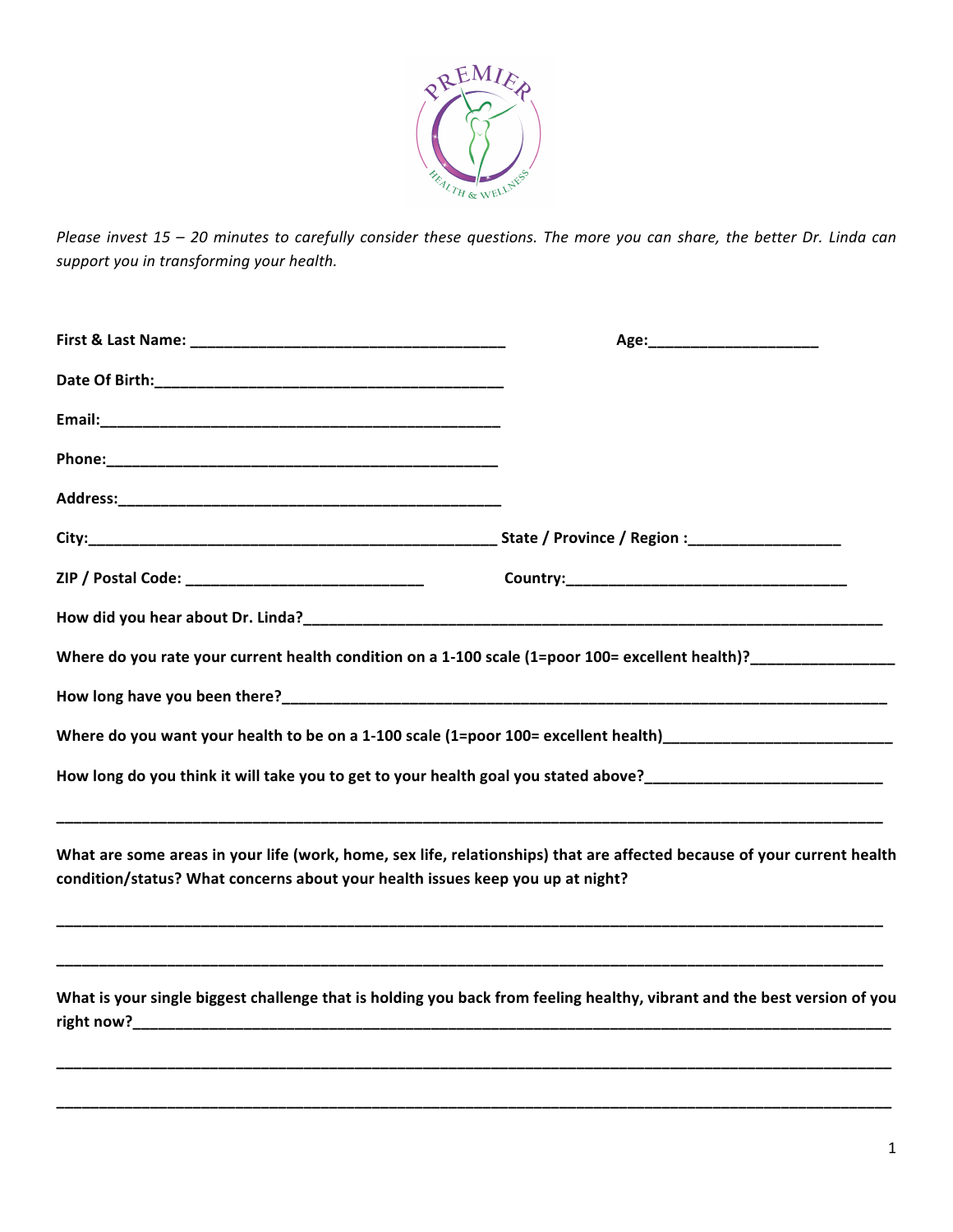| What are the top 3 things you would like to change or make better in the next 3 months in regards to your health? |  |
|-------------------------------------------------------------------------------------------------------------------|--|
|-------------------------------------------------------------------------------------------------------------------|--|

| How would your live be if this change occurred? (etc. I would be able to play with the kids,)_________________ |
|----------------------------------------------------------------------------------------------------------------|
| ,我们也不能会在这里的,我们也不能会在这里的,我们也不能会在这里的,我们也不能会在这里,我们也不能会在这里的。""我们,我们也不能会不能会不能会不能会不能会不能                               |
| When you have tried to change before what happened? What has held you back? What blocks have kept you from     |
| Why are you interested in having someone help you with your current health issue? ____________________________ |
| How willing are you to invest in yourself and what type of things have you done before?_______________________ |
|                                                                                                                |
| What kind of support is most helpful to you?                                                                   |
|                                                                                                                |
|                                                                                                                |
|                                                                                                                |